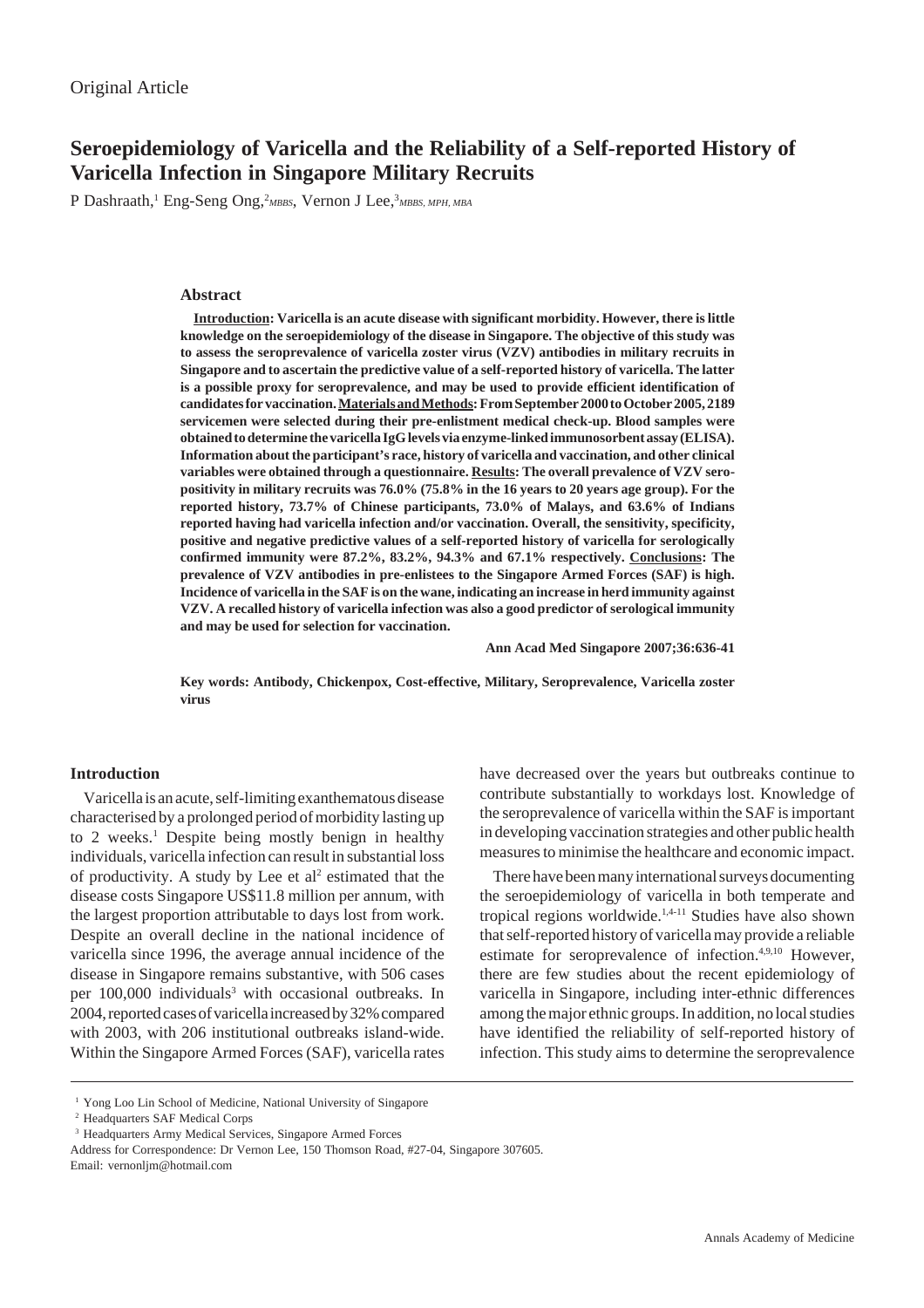of varicella zoster virus (VZV) antibodies in the SAF subpopulation, and the local reliability of self-reported history of infection. The latter is important as a possible proxy for seroprevalence to provide effective identification of candidates for vaccination.

## **Materials and Methods**

A cross-sectional study was conducted on pre-enlistees at the SAF Central Manpower Base Medical Classification Centre from September 2000 to October 2005. A systematic sample was obtained every 6 months during the main intake of recruits, where the first consecutive series of 200 preenlistees were selected during their pre-enlistment medical check-up.

To document the epidemiology of varicella, participants were provided with a questionnaire which included questions on demographics and clinical history, including the past history of chickenpox and age at infection. These results were compared with the recorded incidence of varicella in the SAF from 1991 to 2005. The incidence of varicella in the SAF was also compared with that of the national population.3

To determine the seroprevalence of infection, a 4-mL sample of blood was drawn from each subject for varicella IgG antibody level detection via enzyme-linked immunosorbent assay (ELISA). The ELISA test was performed at Quest Laboratories (Singapore), with the test sensitivity ranging from 86% to 97%, and the specificity from 82% to 99% in detecting antibodies after natural infection. Positive antibody serology titres (Low Positive: 1.10 to 2.00 EU/mL; Mid Positive: 2.01 to 2.92 EU/mL and High Positive: >2.93 EU/mL) were assumed to confer the subject with immunity to varicella, whilst negative  $\langle$  <0.90 EU/mL) and equivocal (0.91 to 1.09 EU/mL) serology titres were assumed to be reflective of non-immunity.

## *Statistical Methodology*

Sample size calculation was based on the level of agreement between self-reported history and seroprevalence of infection for the 3 major ethnic groups. Based on an estimated range of kappa statistic values of 0.2 to 0.8, and a standard error range of 0.007 to 0.011, a sample size of at least 100 per ethnic group was needed to achieve a level of significance of 0.05. The prevalence of Indians (the smallest of the 3 major ethnic groups) in Singapore is about 8.7%,<sup>12</sup> necessitating an overall sample of 1149 to achieve the ideal sample size. Our study assumed a sample size of 2000 to provide for greater accuracy.

Data from the questionnaire and the serological survey were analysed according to the history of varicella and seropositivity among the 3 major ethnic groups. Analyses were performed to determine differences among the 3 ethnic groups using chi-squared tests, analysis of variance (ANOVA), and the Scheffe test for post-hoc analysis of variance. To determine if the trends of varicella infection within the SAF and the nation are similar, the Chow test was used to ascertain if the slopes and intercepts of the respective linear regression equations are similar.

For the level of agreement between self-reported history and seroprevalence for infection, the self-reported history of varicella was compared to the serological results and the measure of agreement was determined by the kappa statistic. For this analysis, we excluded all who had prior varicella vaccination (through medical records or history), as vaccination would confound the serological results. Sensitivity, specificity, positive predictive value (PPV) and negative predictive value (NPV) of the self-reported history were also calculated.<sup>13</sup>

All statistical analyses were conducted using the Statistical Package for Social Sciences (SPSS) for Windows, version 13.0 (Chicago, IL, USA). Means are presented, with *P* values and/or 95% confidence intervals (CI) where appropriate.

To determine the cost-effectiveness of using self-reported history to identify candidates for vaccination, costs were calculated for 3 different strategies for an estimated 20,000 recruits – serology for all and vaccination for those with negative serology; vaccination of all with a negative history; and serology with those with a negative history and vaccination for those with negative serology. The 2006 cost to the SAF for a serological immunoglobulin test was S\$40, and the cost of varicella vaccination was S\$54.

### **Results**

A total of 2189 servicemen were identified for this study, with a participation rate of 100%. The demographics of the participants are shown in Table 1. All participants were male, with a median age of 18 years (range, 16 to 36). Of the study participants,  $63.6\%$  (n = 1392) were Chinese, 30.6% (671) were Malays, 5.03% (110) were Indians, and 0.73% (16) were of other ethnic groups.

The mean age of reported varicella infection was 9.8 years (range, 1 to 22), and was statistically similar across the 3 ethnic groups. From the study, 73.7% of Chinese participants, 73.0% of Malays, and 63.6% of Indians reported having had a history of either varicella or vaccination or both, but there was no statistical difference across the 3 ethnic groups ( $P = 0.09$ ). Malays and Chinese participants displayed a higher incidence of positive varicella history at 71.7% and 70.8% respectively compared to Indians who had the lowest incidence at 58.2%. As shown in Table 2, statistically significant differences were found between Indians and Malays ( $P = 0.005$ ), and Indians and Chinese ( $P = 0.007$ ).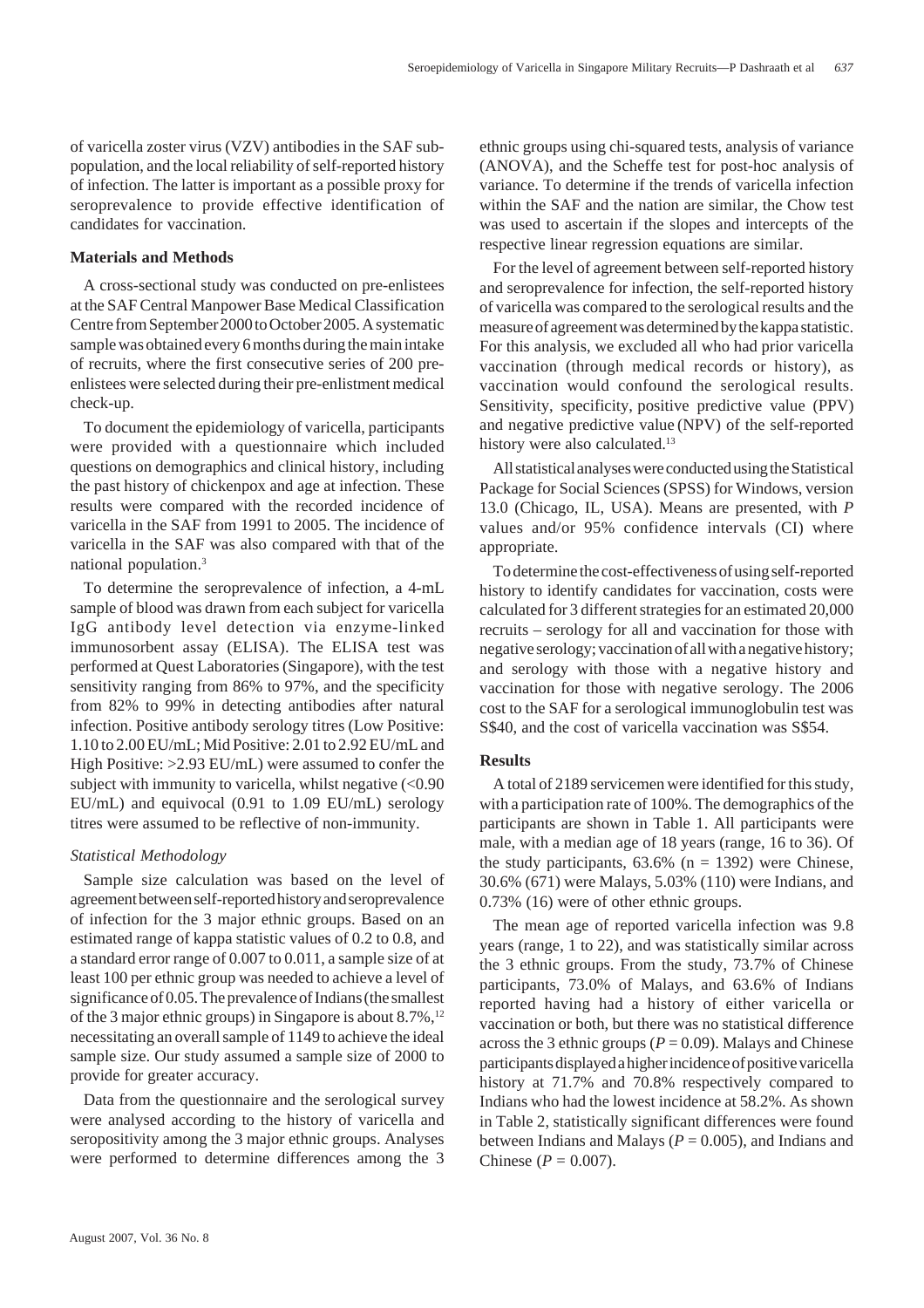|                                 |                | Ethnic group                   |                             |                       |  |
|---------------------------------|----------------|--------------------------------|-----------------------------|-----------------------|--|
| <b>Variable</b>                 |                | <b>Chinese</b><br>$(n = 1392)$ | <b>Malay</b><br>$(n = 671)$ | Indian<br>$(n = 110)$ |  |
| <b>Demographics</b>             |                |                                |                             |                       |  |
| Age(y)                          | Mean $(SD)$    | 18.7(1.6)                      | 18.6(1.3)                   | 18.3(1.3)             |  |
| <b>History</b>                  |                |                                |                             |                       |  |
| Reported history of varicella   | Yes            | 986 (70.8%)                    | 481 (71.7%)                 | 64 (58.2%)            |  |
|                                 | N <sub>o</sub> | $406(29.2\%)$                  | 190 (28.3%)                 | 46 (41.8%)            |  |
| Age at infection $(y)$          | Mean $(SD)$    | 9.8(3.9)                       | 9.8(3.5)                    | 10.5(3.2)             |  |
| Reported history of vaccination | Yes            | 123 (8.8%)                     | $67(10.0\%)$                | $11(10.0\%)$          |  |
|                                 | No             | 1269 (91.2%)                   | $604(90.0\%)$               | 99 (90.0%)            |  |
| Treatment with acyclovir        | Yes            | 69 (7.0%)                      | 35(7.3%)                    | 2(16.7%)              |  |
|                                 | No             | 917 (93.0%)                    | 446 (92.7%)                 | 61 (95.3%)            |  |
| Varicella serology              |                |                                |                             |                       |  |
| Mean titre $(EU/mL)*$           |                | 4.46†                          | $4.05\dagger$               | $5.24\dagger$         |  |

#### Table 1. Demographics, Clinical History, and Varicella Serology, Stratified by Ethnicity

\* Mean titre for those who tested positive for varicella IgG on ELISA

† Statistically significant (*P* <0.05) between Chinese and Malay, and Indian and Malay, by Scheffe test

Table 2. Reported History of Varicella Infection between Races

|             | Race           |               |
|-------------|----------------|---------------|
|             | <b>Chinese</b> | <b>Indian</b> |
| Yes $(\% )$ | 70.8           | 58.2          |
| No(%)       | 29.2           | 41.8          |
|             | $P = 0.007$    |               |
|             | <b>Indian</b>  | <b>Malay</b>  |
| Yes $(\% )$ | 58.2           | 71.7          |
| No(%)       | 41.8           | 28.3          |
|             | $P = 0.005$    |               |
|             | <b>Chinese</b> | <b>Malay</b>  |
| Yes $(\% )$ | 70.8           | 71.7          |
| No(%)       | 29.2           | 28.3          |
|             | $P = 0.717$    |               |

Comparing the use of antivirals (Table 1), a higher proportion of Malay patients provided a history of treatment with acyclovir (7.3%) compared with Chinese (7.0%) and Indians  $(4.7\%)$  ( $P = 0.517$ ). Forty-three participants (2%) reported 2 episodes of chickenpox.

From the serological tests, the mean antibody titre obtained among the seropositive participants was 4.36 EU/mL, as shown in Table 1. Malays had the lowest antibody titre (4.05 EU/mL), followed by Chinese (4.46 EU/mL), and Indians (5.24 EU/mL). The differences were significant between Malays and Chinese  $(P = 0.015)$ , and Malays and Indians ( $P = 0.001$ ).

The proportion of subjects who reported previous varicella

Table 3. Contingency Table of Recalled History of Varicella versus True Seroconversion

|                            |          | Recalled history of varicella | Total           |      |
|----------------------------|----------|-------------------------------|-----------------|------|
|                            |          | <b>Negative</b>               | <b>Positive</b> |      |
| Antibodies to<br>varicella | Negative | 395                           | 80              | 475  |
|                            | Positive | 194                           | 1318            | 1512 |
| Total                      |          | 589                           | 1398            | 1987 |

infection or immunisation remained fairly constant with a mean of 74.7%, and a low of 67.7% in September 2000, and a high of 80.2% in October 2004 (Fig. 1). From the ELISA serology tests, 76.0% of the 2189 samples assayed were seropositive, with 75.8% of those in the 16 years to 20 years age group possessing antibodies to VZV. Of all seropositive participants, 87.1% gave a history of varicella infection, while 9.1% gave a history of vaccination. 83.4% of the participants were tested to be immune to VZV in serology in October 2005, a 17.1% increase in immunity compared to those tested in September 2000.

Figure 2 shows the incidence of varicella in the SAF and the national population. The incidence of varicella in the SAF has been on a steady decline over the past 15 years. The decline in SAF varicella incidence is significantly larger than the decline in incidence in the general population  $(P<0.01)$ .

Table 3 shows the recalled history versus serology to varicella. For the overall level of agreement between selfreported history and seroprevalence for infection, the Kappa statistic was  $0.65 (P<0.01)$ . The overall positive predictive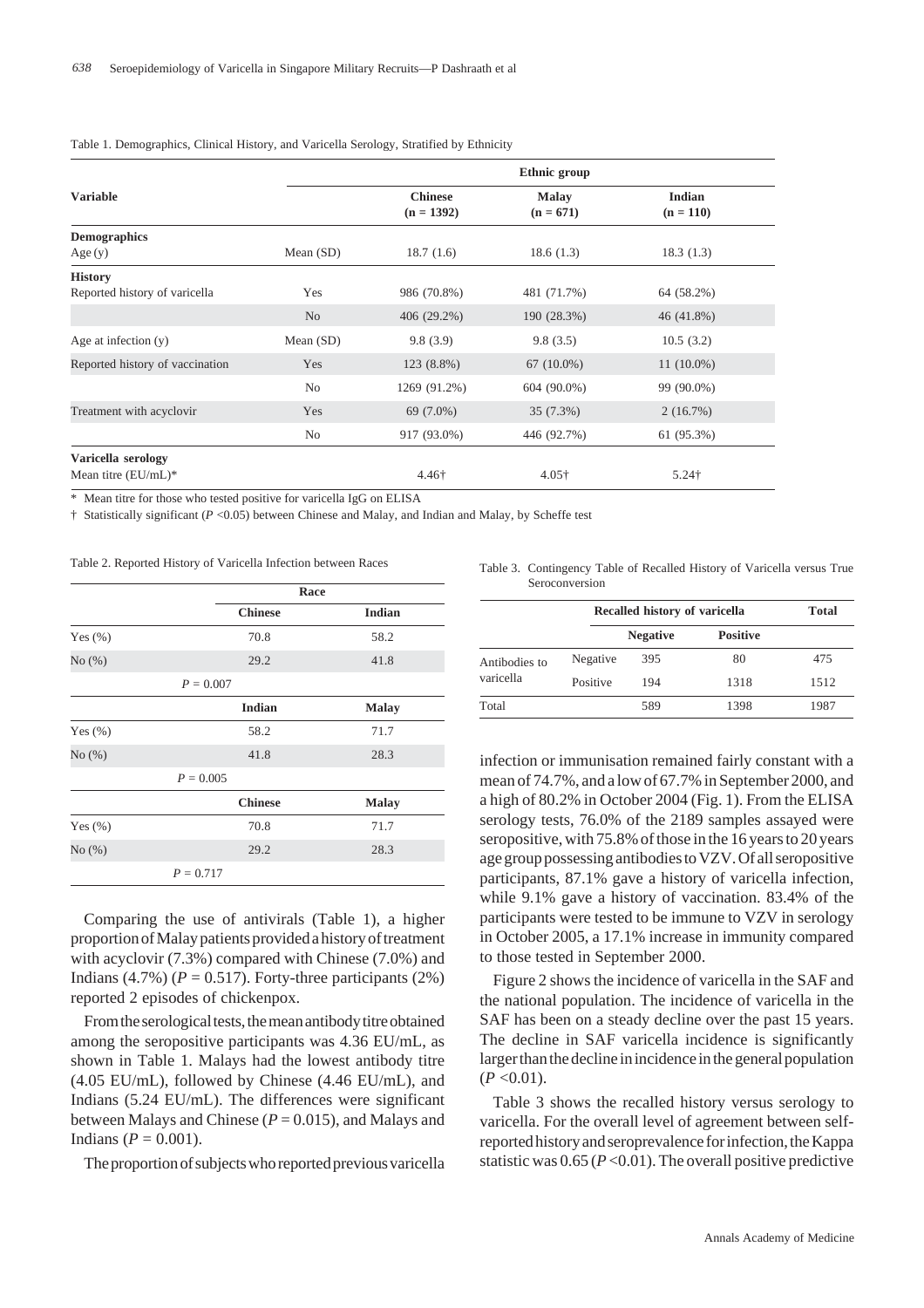

Fig. 1. Comparison of history of varicella or vaccination versus actual serologic immunity by ELISA from September 2000 to October 2005.

value (PPV) for serologic immunity given a history of chicken pox was 94.3% (Table 4). The overall negative predictive value (NPV) for the lack of serologic immunity given a negative history of chicken pox for non-immunity was 67.1%. The overall sensitivity and specificity of the recall history of varicella infection were observed to be 87.2% and 83.2% respectively.

The results were further stratified by race. The PPV of a history of chicken pox for serologic immunity was lower in Malays (92.4%) when compared to Indians (94.9%) and Chinese (95.2%) ( $P < 0.01$ ). The NPV of a history of chicken pox for serologic immunity was lowest in the Malay subpopulation (58.0%) and higher amongst the Indians (65.0%) and Chinese (72.1%). The sensitivity of recalled history for serologic immunity was lower amongst Indians (80.0%), compared to Malays (83.7%) and Chinese (89.4%). The specificity of recalled history for serologic immunity was lower amongst Malays (76.6%), compared to Chinese (85.9%) and Indians (89.7%).

From the cost-effectiveness analysis, serology for all and vaccination for those with negative serology will ensure 100% coverage, but cost S\$800,000 for screening and S\$259,200 for vaccination. Vaccination of all with a negative history will achieve 96% coverage at a cost of S\$319,000. Serology with those with a negative history and vaccination for those with negative serology will achieve 96% coverage at a cost of S\$236,000 for screening, and S\$105,000 for vaccination.

# **Discussion**

The SAF constitutes a large pool of young adult male Singaporeans, a proportion of whom are susceptible to varicella infection. The overall seropositivity rate of 76.0% in our study is in contrast to a 1989 SAF study of 200 recruits that showed a 33% seropositivity to varicella (SAF, unpublished data). The incidence of varicella in the SAF has been on the decline over the past 15 years (Fig. 1), from



Fig. 2. Annual incidence of varicella in Singapore and the SAF from 1991 to 2005.\*



a high of 18.32 per 1000 persons in 1991 to a low of 2.62 per 1000 persons in 2005, an overall decline of 85.7%. This period also saw a shift in the national varicella burden towards the childhood age groups.<sup>3</sup> The increase in immunity in younger age groups could be due to an increased exposure to the virus and the greater use of varicella vaccination. SAF pre-enlistees would therefore have increasing immunity towards varicella, corresponding to the increase in seropositive rates and the declining incidence of varicella over this study's five-year period.

A significantly smaller proportion of the Indians in the study population reported a history of varicella compared to the Chinese and Malays. This may reflect real differences in the incidence of varicella. Data from the Ministry of Health, Singapore, for the year 2004, indicate that Indians had a chickenpox incidence of 327.5 per 100,000 population, which was lower than the Chinese (481.2 per 100,000), and Malays (851.0 per 100,000).<sup>3</sup>

Malays who were seropositive were found to have a lower mean antibody titre than Chinese or Indians. The statistical significance remained after correction for possible confounders such as history of vaccination or history of treatment with acyclovir. The reason for this difference is unknown and should be subject to further research.

For the reliability of the reported history of varicella, the overall PPV of reported history for serological immunity among SAF participants (94.3%) was comparable to other studies that have documented an average PPV of 97.3% amongst military personnel<sup>14-16</sup> and  $95.6\%$  amongst healthcare workers.<sup>13,17,18</sup> The NPV from this study of 67.1% was higher compared to other studies, where the NPV ranged from  $6\%$ <sup>18</sup> to 44%.<sup>16</sup> The higher NPV may have been attributed to the comprehensive explanations of the questions in our self-administrated questionnaire.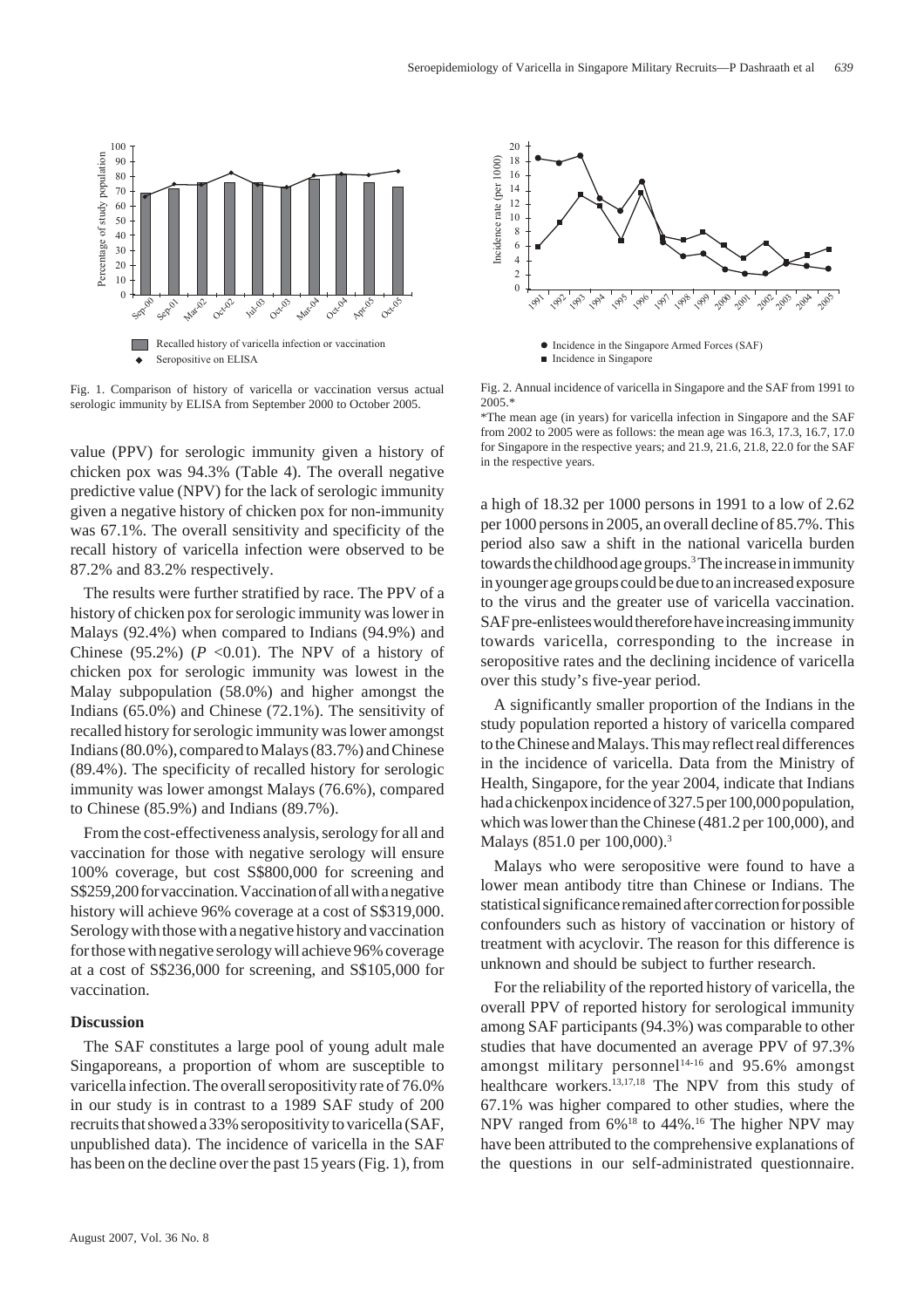|                            |                   | Ethnic group      |                   |                   |  |  |
|----------------------------|-------------------|-------------------|-------------------|-------------------|--|--|
| <b>Variable</b>            | Overall           | <b>Chinese</b>    | <b>Malay</b>      | Indian            |  |  |
| $PPV^*(% )$                | 94.3 (93.2, 95.2) | 95.2 (94.0, 96.3) | 92.4 (90.2, 94.3) | 94.9 (87.5, 98.6) |  |  |
| $NPV^+(%)$                 | 67.1(64.5, 69.3)  | 72.1 (68.9, 74.7) | 58.0 (52.8, 62.4) | 65.0(54.1, 70.5)  |  |  |
| Specificity $\ddagger$ (%) | 83.2 (80.0, 85.9) | 85.9 (82.2, 89.1) | 76.6 (69.8, 82.5) | 89.7 (74.6, 97.2) |  |  |
| Sensitivity $\S$ (%)       | 87.2 (86.2, 88.0) | 89.4 (88.2, 90.4) | 83.7 (81.7, 85.4) | 80.0(73.7, 83.1)  |  |  |

Table 4. PPV, NPV, Specificity and Sensitivity of a Reported History of Varicella, Stratified by Race

\* Positive predictive value: the probability that a person is seropositive to varicella zoster virus (VZV), given a positive answer on historical enquiry

† Negative predictive value: the probability that the person is seronegative to VZV, given a negative answer on historical enquiry

‡ The ability of a negative answer on historical enquiry to identify all subjects susceptible to VZV

§ The ability of a positive answer on historical enquiry to identify all subjects immune to VZV

95% confidence intervals for PPV, NPV, specificity and sensitivity are shown in parentheses

Another explanation could be the younger age of our study population, as shown by studies that have observed that the PPVs and NPVs were higher in younger persons.<sup>7,19</sup>

We also found that 2% of the respondents reported having had chickenpox twice and all had tested positive for varicella IgG. True second episodes of chickenpox are highly unlikely in immunocompetent adults<sup>20,21</sup> and a study among young military recruits in the United States concluded that genuine repeat infections of varicella are rare and that the reliability of history of previous infection was a possible confounder.14

The current high rates of immunity to VZV among study participants support existing SAF protocols of not providing blanket varicella vaccination for all incoming recruits. This is further supported by the larger decrease in varicella infections within the SAF compared to the general population. The high PPV of a history of previous chickenpox for actual immunity indicate that positive history can reliably distinguish those who are immune from those who are nonimmune. This provides a cost-effective method for future selection of individuals for vaccination. The strategy of using a negative history only, or in combination with serological tests, reduces costs by S\$740,000 and S\$718,000 respectively, while maintaining coverage needed to achieve herd immunity.

One limitation of this study is that the results cannot be generalised to the entire population of Singapore. This is because the study only covers SAF enlistees, who are all young adult males. The study also excluded participants from other races due to the small numbers and the representation by a variety of races. Further studies should be conducted in the general population and in specific high-risk groups to determine if this is true for these populations.

#### **Conclusion**

This study demonstrates that the prevalence of varicella

antibodies in pre-enlistees of the SAF is high. Varicella incidence in the SAF is on the wane, which may be a result of the increase in herd immunity amongst SAF enlistees. This is consistent with the national trend, which shows a decline in the incidence of varicella in the teenage and young adult age groups. For future varicella vaccination programmes within the SAF, recalled history of previous VZV infection or vaccination is a suitable and cost-effective proxy for seropositivity.

#### *Acknowledgements*

*The authors would like to thank the following for their assistance in this paper: BG (Dr) Wong Yue Sie, COL (Dr) Kenneth Fong, and MAJ (Dr) Ng Yih Yng for their invaluable advice and support, staff at the Medical Classification Centre for their assistance in specimen collection and Dr Chan Siew Pang, for the invaluable biostatistical advice rendered.*

*Conflicts of interest: The authors declare that we have no conflicts of interest, financial or non-financial.*

#### REFERENCES

- 1. Lokeshwar MR, Agrawal A, Subbarao SD, Chakraborty MS, Ram Prasad AV, Weil J, et al. Age related seroprevalence of antibodies to varicella in India. Indian Pediatr 2000;37:714-9.
- 2. Lee JJ, Shek PC, Ma S, Chew SK, Chew FT, Lee BW. Economic burden of varicella in Singapore – a cost benefit estimate of implementation of a routine varicella vaccination. Southeast Asian J Trop Med Public Health 2004;35:693-6.
- 3. Ministry of Health, Singapore. Communicable Disease Surveillance in Singapore 2004. Singapore: Ministry of Health, Singapore, 2005.
- 4. De Juanes JR, Gil A, San-Martin M, Gonzalez A, Esteban J, Garcia de Codes A. Seroprevalence of varicella antibodies in healthcare workers and health sciences students. Reliability of self-reported history of varicella. Vaccine 2005;23:1434-6.
- 5. Saha SK, Darmstadt GL, Hanif M, Khan R. Seroepidemiology of varicella-zoster virus in Bangladesh. Ann Trop Paediatr 2002;22: 341-5.
- 6. Kudesia G, Partridge S, Farrington CP, Soltanpoor N. Changes in age related seroprevalence of antibody to varicella zoster virus: impact